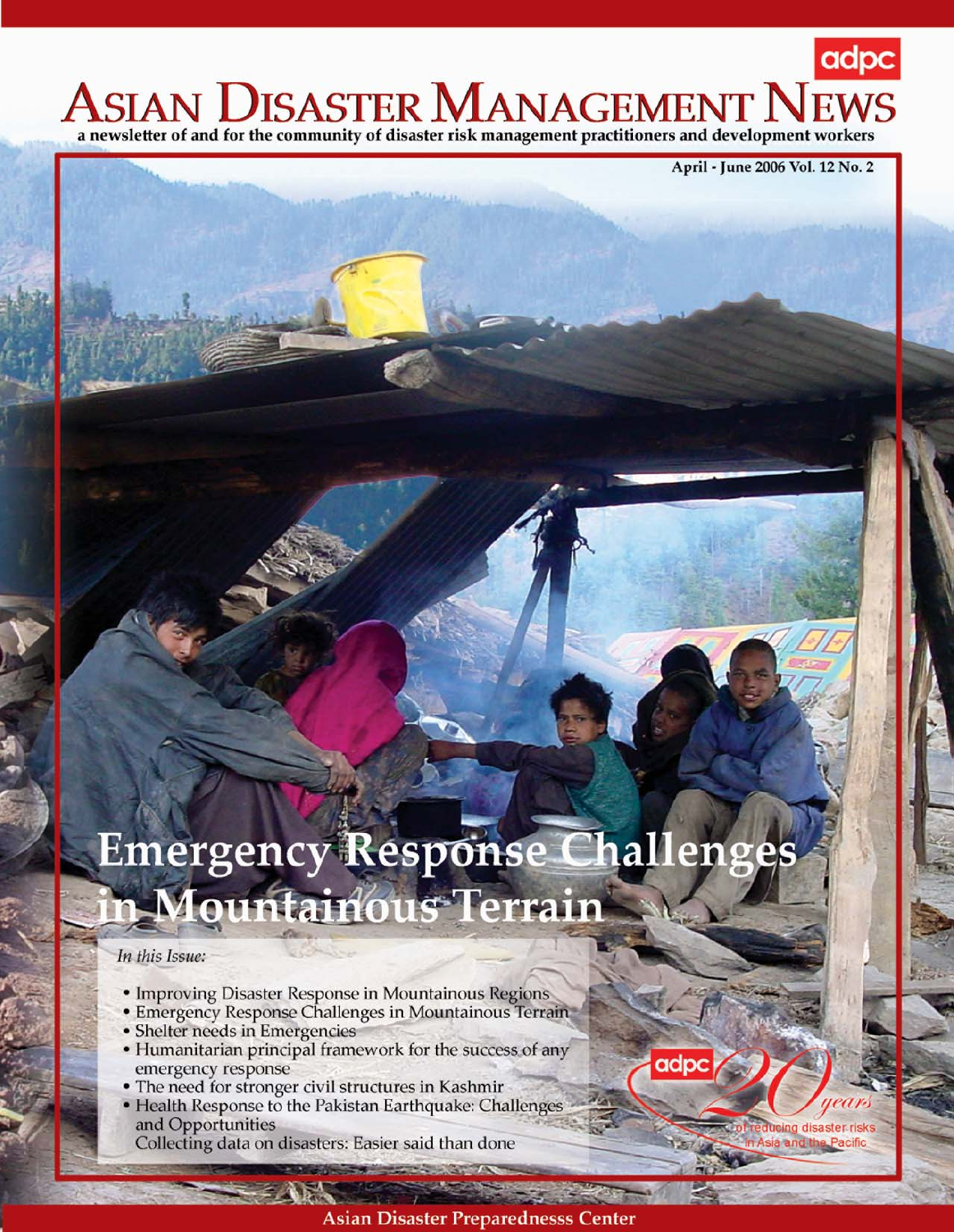After the disaster, one single official "President's Relief Fund for Earthquake Victims 2005" was created, which was criticised for being unaccountable to the parliament or international donors. Entirely new structures responsible for relief administered it, such as the "Federal Relief Commission" and the "Earthquake Rehabilitation and Reconstruction Authority"(ERRA), of which both had Army Generals as heads. The army took over also classical civilian tasks like official damage assessments and subsequent government compensation payments to villagers, on the grounds that civilian authority had virtually collapsed in Kashmir.

But even with their limited capacity, Union Councils, the lowest tier of local government, could have been a valuable source. Civilian administrators were sidelined by the military, and, as a result, failed to use their expertise in assessing and meeting the local needs. For example in NWFP nazims (elected mayors) headed district emergency coordination committees, but army representatives marginalized their role.<sup>5</sup> A former senior bureaucrat stressed that the timely mobilisation of the civil administrations of unaffected provinces in coordinating the systematic dispatch and orderly transportation of relief goods to the base camps would have averted unnecessary chaos.<sup>6</sup>

Other moderate national NGOs like the Edhi Foundation were deliberately marginalized according to ICG. This way, national and regional policies did not arrive on the community level, as most of the villages were not connected to proper information systems and the army did not follow a pro-active information policy.

In conclusion, the Pakistani case has shown that the national as well as the international army does neither have the capacity nor a credible mandate for working with a community-based, demand-driven approach. The core competency of the army remains security and logistics. The structures of local civil defence communities were - although weakened - formally in place and could have contributed much more, if they had been given a stronger role in decision-making on relief, reconstruction and rehabilitation. Donors must make sure that local civil defence professionals and volunteers get more support, capacity and resources in the future, especially as they work closer to the victims and the affected.

#### References:

Government of Pakistan, Interior Division, Directorate for Civil Defence, www.pakistan.gov.pk

WCDR (2005): Disaster Management Policies and Systems in Pakistan-Review, Islamabad

International Crisis Group (2006), Pakistan, Political Impact of the Earthquake Crisis Group Asia Briefing Nr. 46, Islamabad/Brussels

Government of Pakistan, Ministry of Finance (2003), Poverty Reduction Strategy-Paper, Islamabad

http://siteresources.worldbank.org/PAKISTANEXTN/Resources/ PRSP.pdf





# Collecting data on disasters: Easier said than done

### Debarati Guha-Sapir, Regina Below

Centre for Research on the Epidemiology of Disasters, Université Catholique de Louvain, Brussels, Belgium

#### **Disaster Data: Essential for Preparedness**

The need for systematic data for disaster mitigation and prevention has been an increasing concern of both development and response agencies. Until recently the needs were addressed on an ad-hoc basis, collecting the information at the time of the emergency. As a result, data were incomplete, outdated or unusable for a variety of reasons, even if better quality information existed. The time pressure to respond quickly for fund raising or relief planning was usually paramount and the quality and availability of information suffered. Disaster management remained reactive in nature, focusing on relief and then rehabilitation and reconstruction. Prevention planning or community preparedness was rarely funded and not a policy priority with national governments or with UN and other international development institutions. With the increase in the scope of disaster impacts, mostly in the poorer developing countries, concern has been mounting regarding the poor state of preparedness, mitigation and prevention. Natural disasters engender serious setbacks to the development process - highlighted in the last years by earthquakes in India (2001), Iran (2003), Pakistan (2005) and the Indian Ocean tsunami (2004). The result of these events has been that the demand for disasters data from policy makers and development planners has increased.

#### Experiences from EM-DAT: The International Disaster **Database**

Within this context, the Centre for Research on the Epidemiology of Disasters (CRED), developed in 1988, the EM-DAT database with the initial support of UNDRO, WHO and the Belgian Government. The database was designed to provide rapid and accurate information to serve purposes of humanitarian action at national and international levels.

<sup>&</sup>lt;sup>5</sup> Policy Briefing of the International Crisis Group, 15 March 2006, p. 4 <sup>6</sup> Shamshad Ahmad Khan, "Lapses in crisis management", The Dawn, 27 October 2005